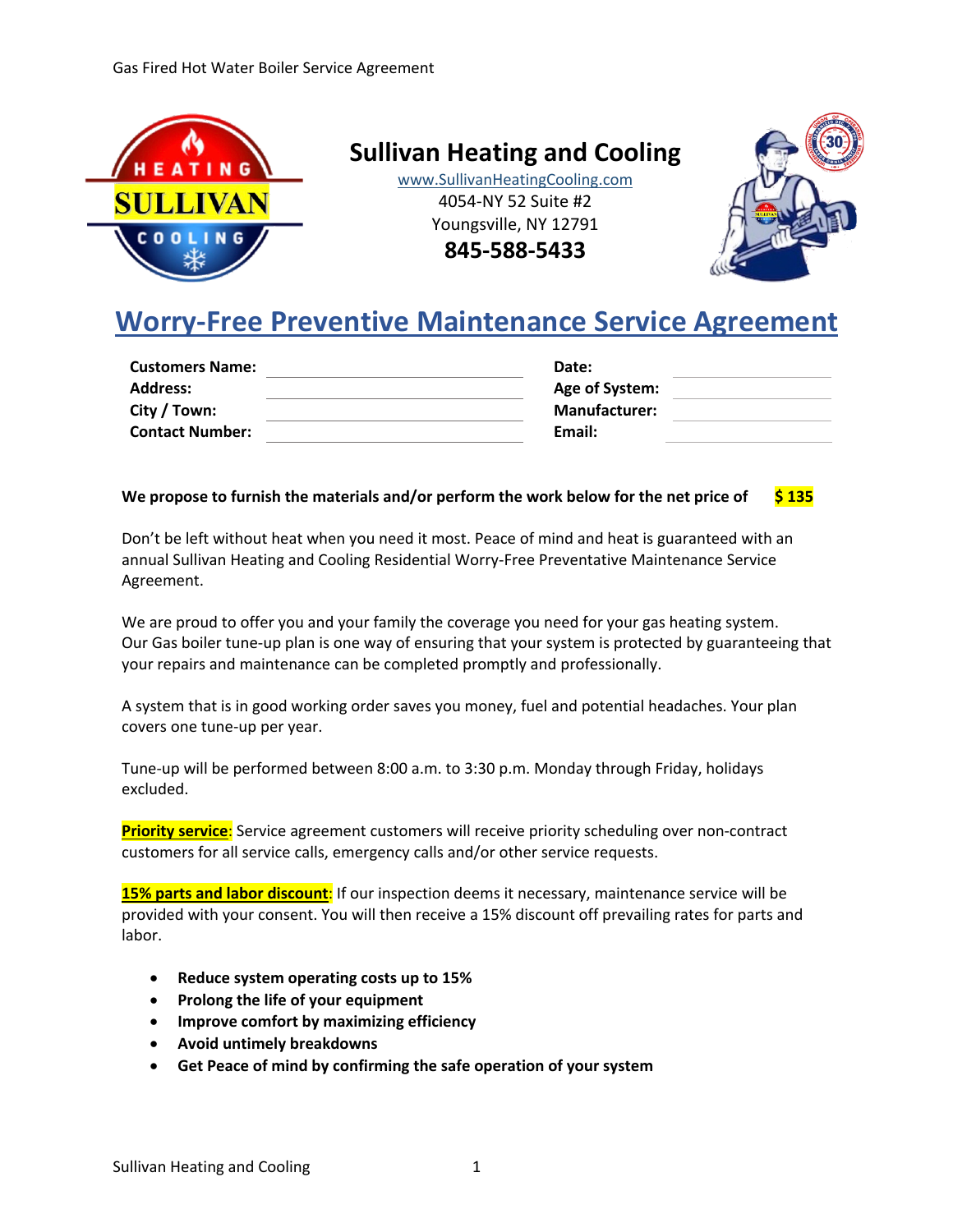# **Gas Fired Hot Water Boiler**

# **ANNUAL INSPECTION FOR BOILER:**

Items to be completed will be as follows:

# **One (1) Annual Service and Operational Inspection:**

- Inspect fireside of boiler and record condition
- Brush and vacuum soot and dirt from flues and combustion chamber
- Inspect firebrick and refractory for defects
- Visually inspect boiler pressure vessel for possible leaks and record condition
- Disassemble, inspect and clean low-water cutoff
- Check and adjust hand valves and automatic feed equipment
- Inspect, clean and lubricate all motors and pumps
- Clean strainers
- Reassemble boiler
- Check burner sequence of operation and combustion air equipment
- Check fuel piping for leaks and proper support
- Verify operation of relief valve
- Perform combustion analysis and adjust burner to achieve optimum efficiency
- Clean and wax exterior of boiler
- Make written reports and notify homeowner of any items that need further attention

# **The Terms and Conditions set forth in this Agreement form an integral part of this Agreement and are expressly incorporated herein.**

# **Total Maintenance Service Agreement Price \$ 135.00**

Service Contract Start Date:

This proposal is hereby accepted, Sullivan Heating and Cooling is authorized to proceed

# **Accepted: Approved:**

| Signature:         |                                     |
|--------------------|-------------------------------------|
| Name:              | Joseph A. Velilla                   |
| Title:             | <b>Managing Partner</b>             |
| Date:              | <b>Sullivan Heating and Cooling</b> |
| <b>Approval #:</b> | Date:                               |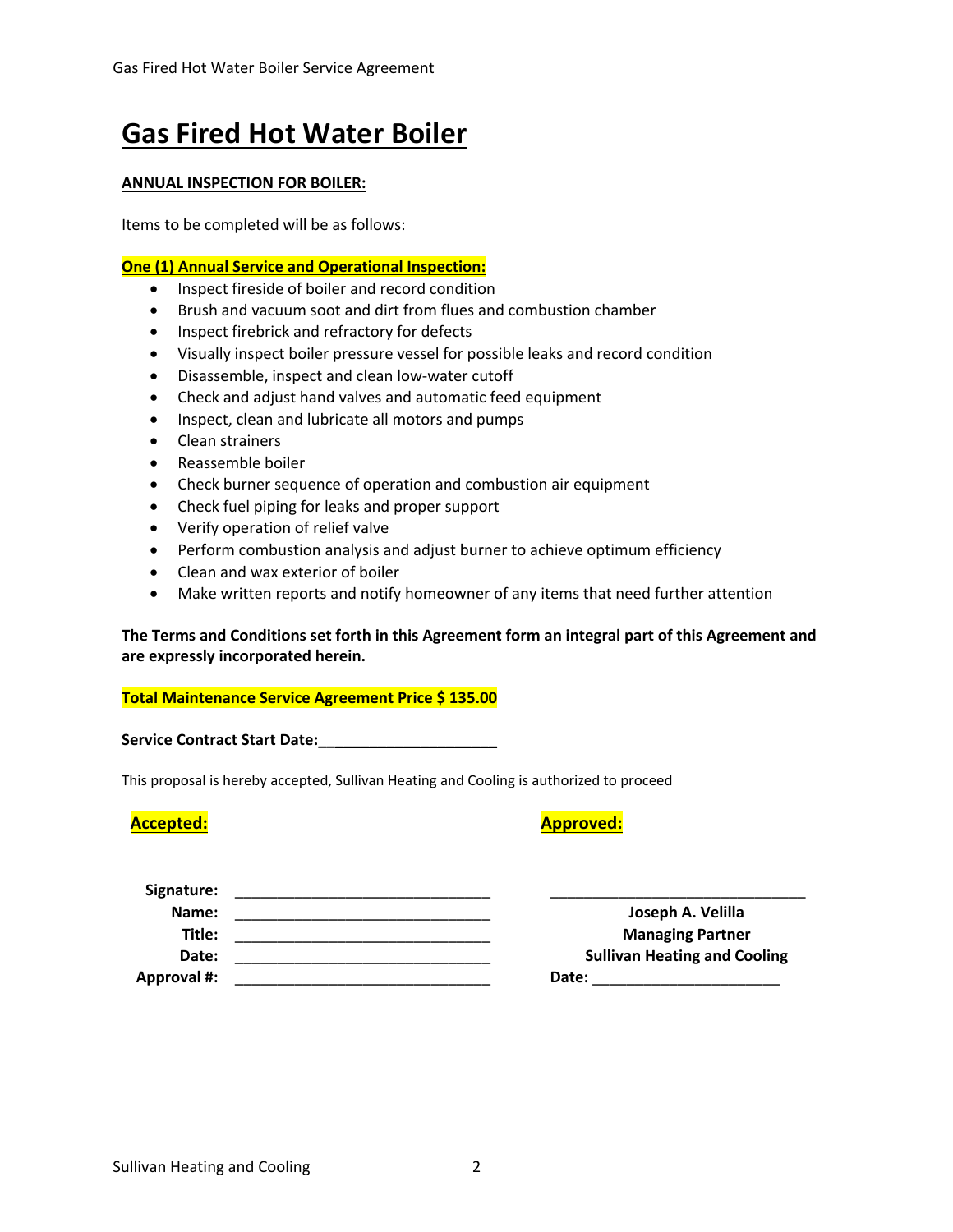# **Terms and Conditions**

#### **PAYMENT TERMS:**

Customer shall pay Seller according to the terms contained in the Installation Proposal. Final payment shall be due after the work described in the Installation Proposal is substantially completed.

#### **CHANGE ORDERS:**

During the progress of the work under this Agreement, if Customer should order extra work not specified in the Agreement, Seller may require such extra work to be considered an agreement separate and aside from this Agreement and may require payment for said extra work in advance.

#### **WORK SCHEDULE**:

Work shall be completed within a reasonable time. Performance of this Agreement is subject to labor strikes, fires, acts of war or terrorism, acts of God, adverse weather conditions not reasonably anticipated, unusual delays in transportation, Seller's ability to obtain materials, and/or any cause beyond Seller's control.

#### **SUBSTITUTIONS:**

Should Seller be unable to obtain any material(s) specified in the Agreement or any Change Order, Seller shall have the right at its sole discretion to substitute comparable materials and such substitution shall not affect the Contract Price.

#### **EXCESS MATERIALS:**

Extra materials left over upon completion shall be deemed Seller's property, and Seller may enter upon the Property's premises to remove excess material(s) at all reasonable hours.

#### **SUPERVISION RESPONSIBILITY:**

Seller shall supervise and direct the work at Customer's Property, using reasonable skill and attention. Seller shall be solely responsible for the construction means, methods, technique, sequences, and procedures for all work performed at Customer's Property pursuant to this Agreement. Customer shall not interfere with Seller's work forces or Seller's subcontractors.

#### **LIMITED WARRANTY:**

Seller shall provide Customer with a limited warranty on service and labor for the duration set forth in the Installation Agreement, beginning on the date of completion of services against defects in the quality of workmanship and/or materials ("Warranty Period"). Seller shall not be liable during or following the Warranty Period for any: (a) damage due to ordinary wear and tear or abusive use; (b) damage due to use of the equipment beyond the design temperatures (cooling set below 70°F, for instance); (c) defects that are the result of characteristics common to the materials used; (d) loss, injury or damages caused in any way by the weather elements; (e) conditions resulting from condensation on, or expansion or contraction or, any materials; (f) any water leak, blockage, freezing, or other malfunction of condensate or drain lines; and/or (g) air leaks arising from structural deficiencies within existing supply/return ducts or transitions. If Customer opts for a Warranty Period exceeding two (2) years, Customer agrees to maintain yearly service agreements with Seller for the entire duration of the Warranty Period; Seller shall not be liable for warranty repairs during the Warranty Period in the absence of such yearly service agreement(s). Customer is responsible to pay \$99 fee to transfer existing warranty to new customer within 90 days of closing. Customer is responsible for paying equipment manufacturer for any transfer of equipment warranty. Seller is not responsible for any warranties provided by the manufacturer. Seller makes no warranty to Buyer regarding materials and/or equipment installed (other than a warranty of title), and Seller authorizes no third person or party to assume any warranty obligation or liability on Seller's behalf. The only warranties applicable to the materials and/or equipment installed are those, if any, extended by the respective manufacturer that shall furnish to Buyer any and all applicable warranty documents. Seller hereby assigns to Buyer, without recourse, any applicable warranties extended to Seller. Such assignment shall constitute Seller's sole obligation and Buyer's sole exclusive remedy from Seller with regard to defective materials and/or equipment installed. This limited warranty is in lieu of all other warranties, statutory or otherwise, express or implied, all representations made by Seller, and all other obligations or liabilities respective of the Services provided at the Property. Seller disclaims all other warranties, express or implied, including without limitation any implied warranty of workmanlike construction, implied warranty of habitability, implied warranty of fitness for a particular purpose or use, and/or implied warranty of merchantability. Under no circumstances shall Seller be liable to Customer for loss of time, loss of use, inconvenience, or any other incidental or consequential damages that may arise from this Agreement. Unauthorized repairs or attempted repairs shall void this warranty entirely.

#### **DESIGN CONDITIONS:**

All equipment is designed according to the Manual J. standard design temperatures for Hudson Valley, NY (Cooling: 75°F indoor dry bulb temperature w/ 50% indoor relative humidity at 92°F outdoor dry bulb temperature. Heating: 70°F indoor dry bulb temperature w/ 50% indoor relative humidity at 23°F outdoor dry bulb temperature). Seller is not responsible for cooling/heating beyond the Manual J. standard design temperatures, high humidity levels, system reaching dew point, ductwork sweating/producing condensate due to home infiltration rates or any other reason. R-values, structural tightness, ductwork conditions, home infiltration, leakage of ductwork, building materials and any other factor in the load calculation will be determined by the information the Customer provides to Seller upon initial consultation, Seller is not responsible for any problems incurred due to incorrect information provided by Customer at the time of consultation and load calculation. If Customer does not authorize Seller to conduct its own testing to determine load calculations, all insulation values, Seller shall size the new HVAC system based on the size of the existing HVAC system. In such case, Seller shall not be responsible for problems caused by over sizing (including without limitation short cycling, humidity control, and mold growth) or under sizing (including without limitation inability to heat or cool within the Manual J. standard design temperatures).

### **PERFORMANCE OR CONDITION OF EXISTING EQUIPMENT:**

Seller is not responsible for the performance, functionality, or compatibility of existing equipment, ductwork, duct board, controls, or other equipment/materials that is not replaced during a job installation and that Customer agrees to keep in place. In the event that the system fails to operate properly, the Warranty service will only cover the newly installed equipment, controls, or materials, as well as